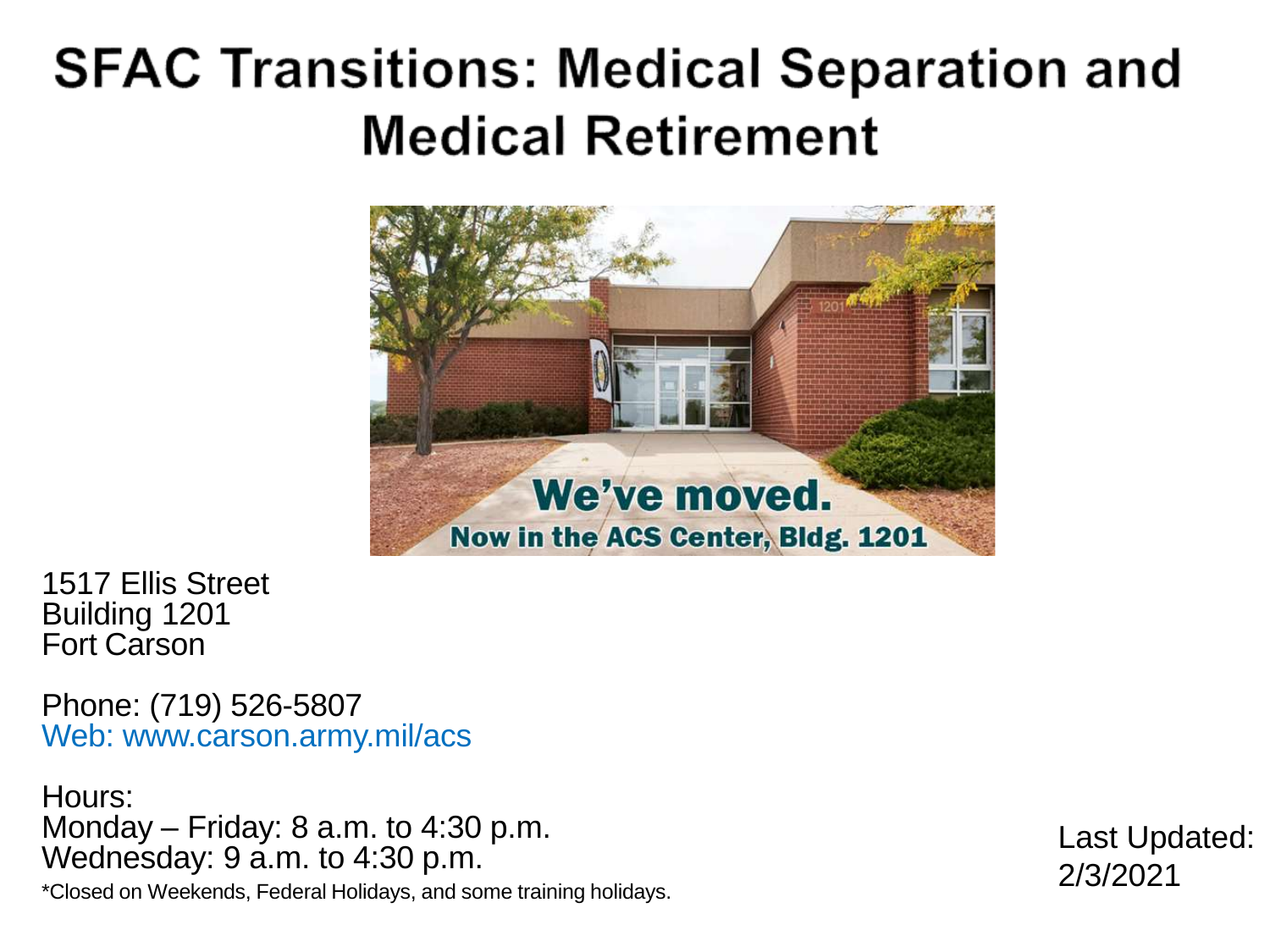#### You are almost done with the process!

- After your DA Form 199 is approved by the Physical Disability Agency (PDA), your name will be added to the Notification Roster, stating that you have been approved for discharge. This process may occur within 24 hours or up to 3 weeks. We will contact you when your name appears on the roster to schedule your **Leave Calculation Appointment**.
- From the date you are placed on the Notification Roster, you will have a window of **90** days to be completely out of the military. **You need to consider and have plans for the following:**
	- 1. Is your chain of command going to grant you PTDY and how much? Active Duty only, USAR/NG Not authorized, unless called to AD for more than 1 year.
	- 2. Consider selling some leave

- 3. Living in on-post housing or renting? 30-day notice to vacate
- 4. Are you shipping anything through JPPSO? (7-14 days out to pick up HHG). JPPSO Bldg. 1525 (Mountain Post Soldier Center) (526-3755). You must sign up on: move.mil, if you are using any form of JPPSO services.
- 5. Start or complete the Transition Assistance Program (TAP) NOW!
- 6. The Army's goal for the Transition Phase of IDES is to have you on leave or separated within 30 days of the notification. There is a high probability you will be on transition leave the NEXT MONTH, after signing the DA Form 199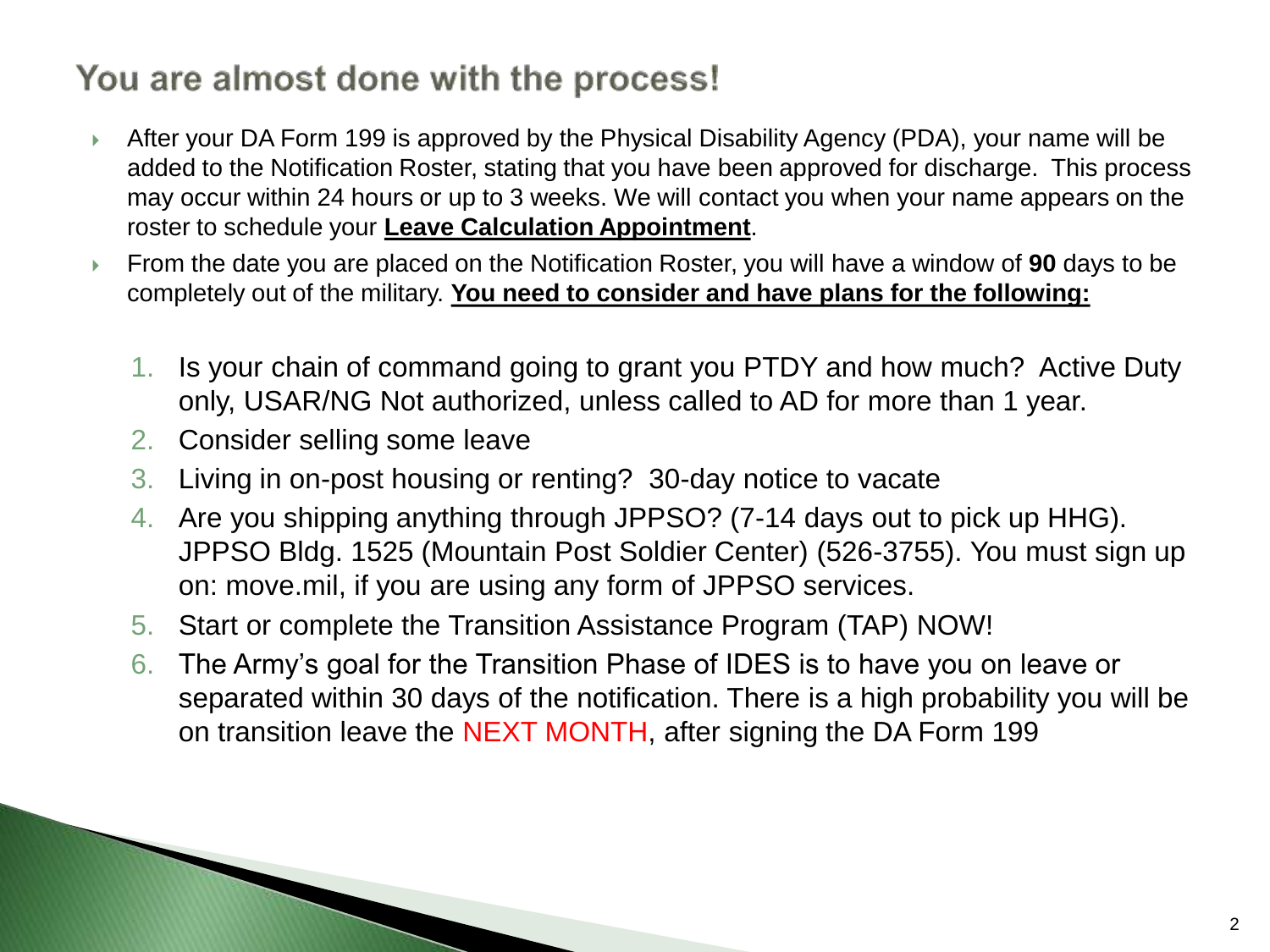#### Two Important Documents: Orders and DD-214



214's

Dates/Orders

**Training**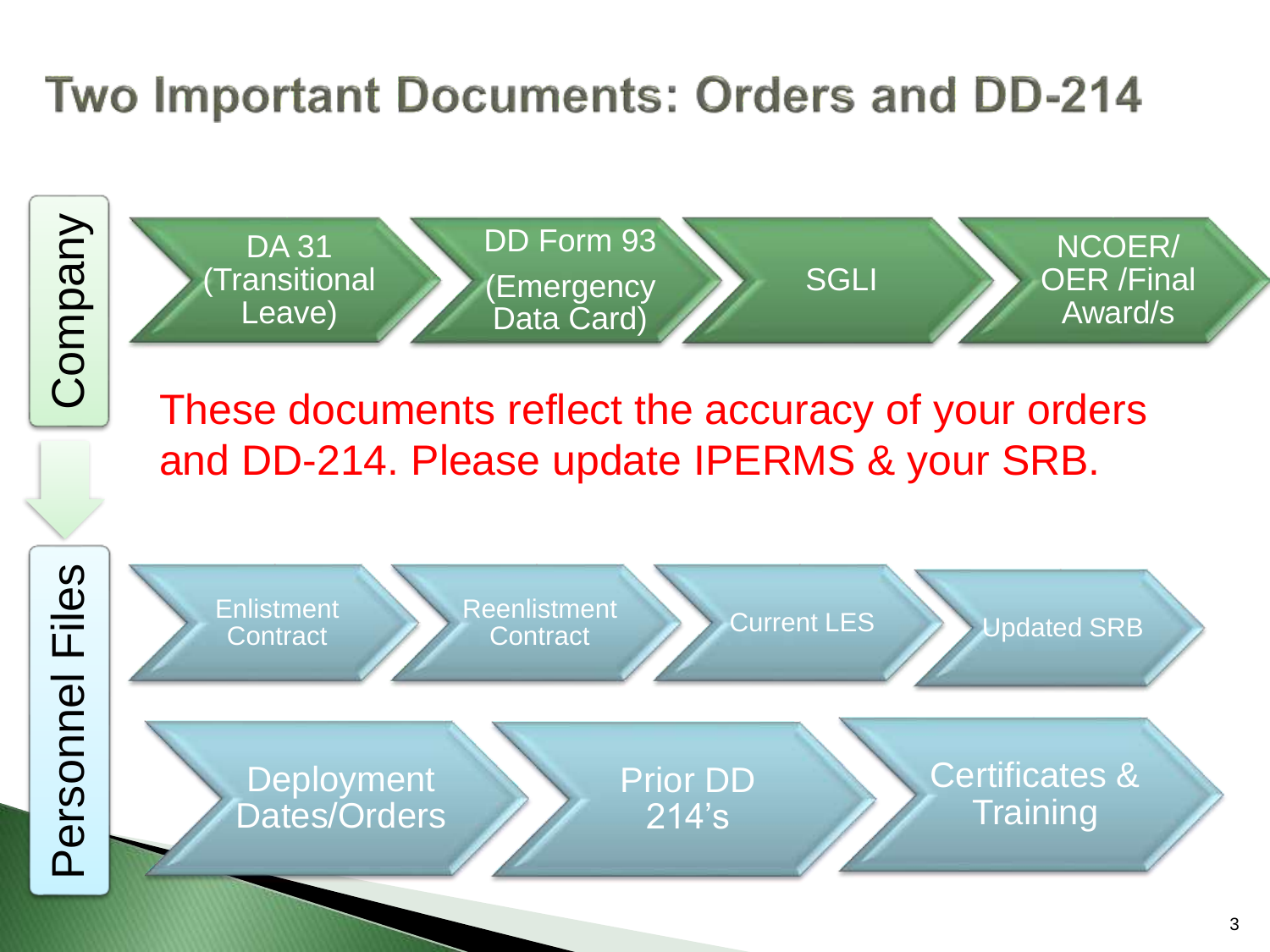# **Clearing Fort Carson**

- ▶ Mountain Post Soldier Center Building 1525 (Old Commissary, next to CIF)
- ▶ Requires Signed DA-31 and Orders
- ▶ Begin no sooner than 10 Working days prior to leave starting. No leave form required if you are cashing in leave

#### **Things you can clear early:**

- 1. CIF (requires early turn-in memo from CDR)- call or schedule through AKO
- 2. TAP (must be complete prior to your final out date)
- 3. VA HEALTHCARE (199, NARSUM, VA Proposed Ratings)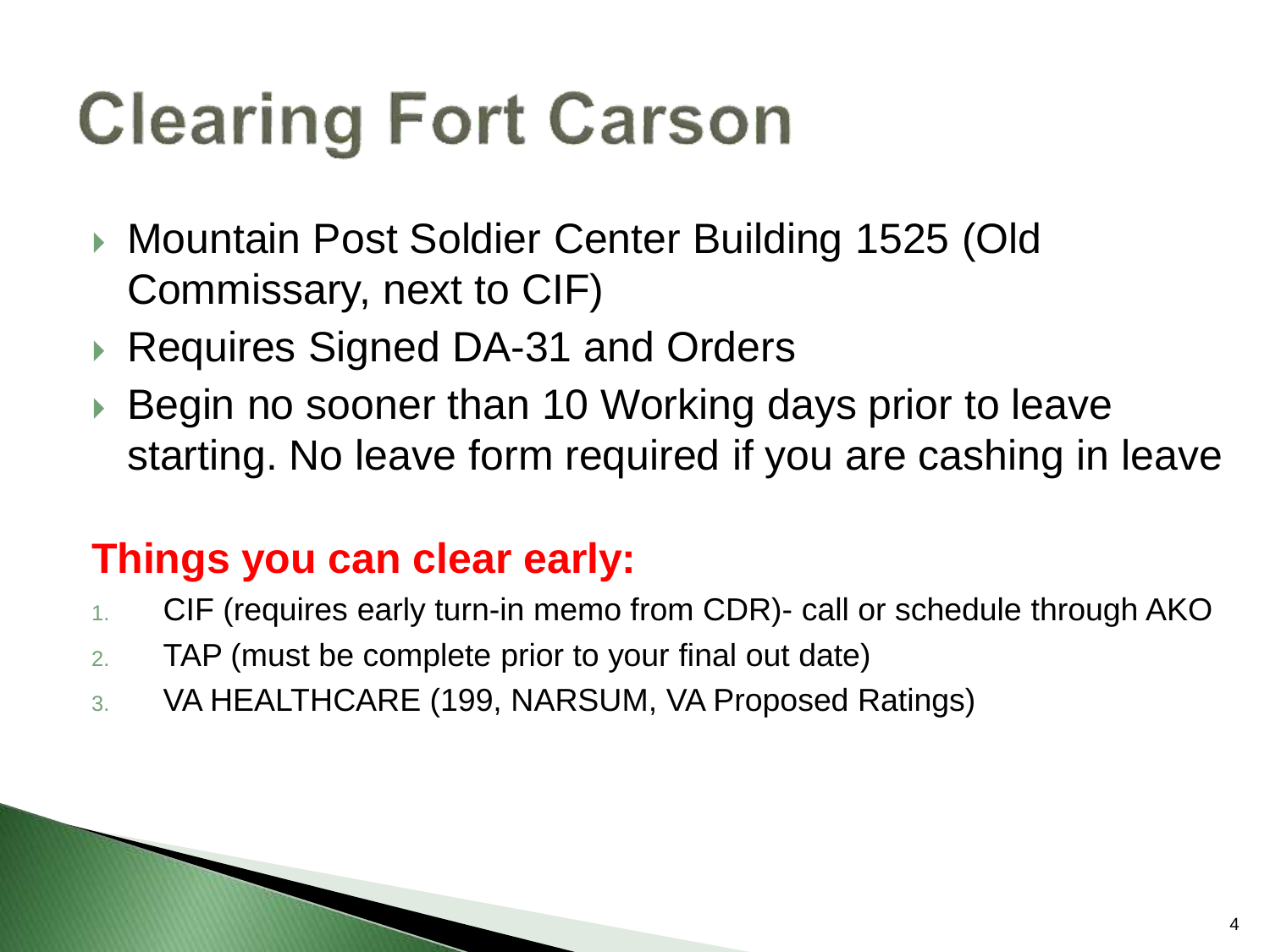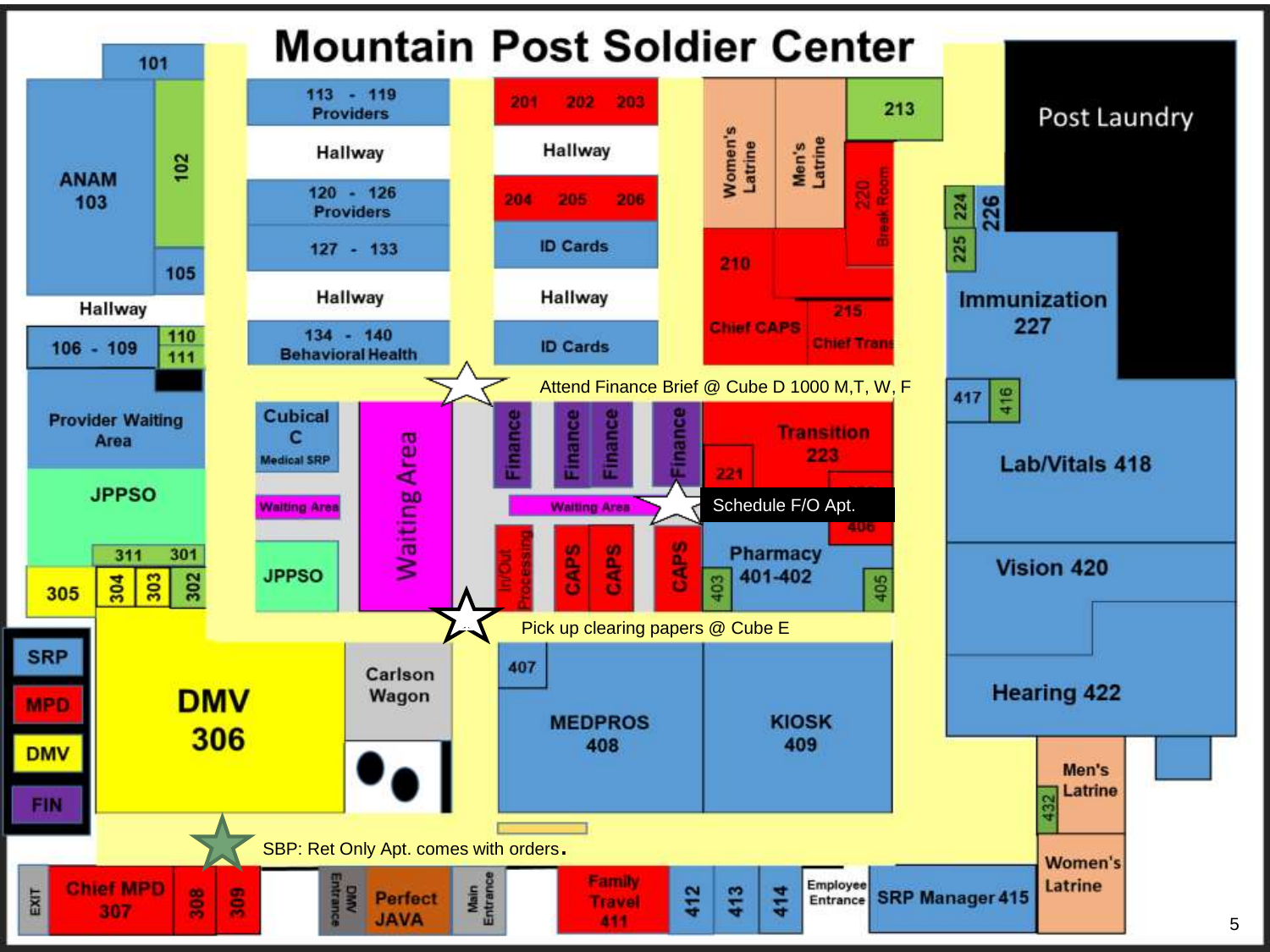# **Final out**

- ▶ Finance (Cube D)-the day of your final-out if you are taking terminal leave
- ▶ The day prior to your final-out/separation day if no leave
- ▶ Ensure accuracy of your Severance Pay (finance)
- $\triangleright$  No sooner than the business day before your leave begins
- 1. DEERS (SRP 207-209)
- 2. TRANSITIONS DD-214 (SRP Rm 221)
- 3. CAPS (Cube E)
- 4. Building 813, 3rd floor, drop off DD-214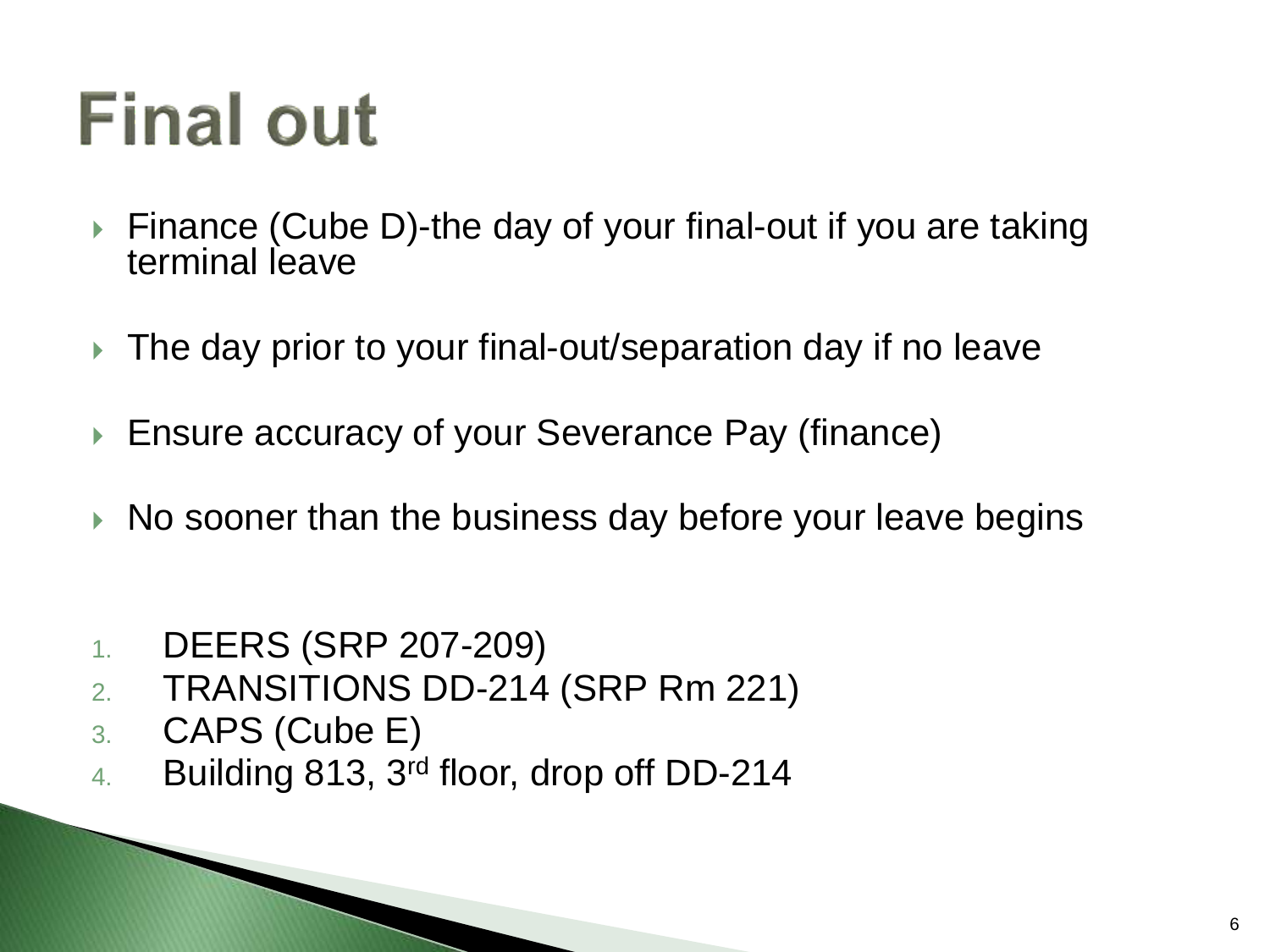## **DD Form 214**

- Check for accuracy before signing Your personal responsibility!
- DO NOT LOSE/ GIVE AWAY YOUR LAST COPY
- Copies:
	- #1 **Service Copy**

- #4 **Member Copy**; only copy that contains reason for discharge and Character of Service.
- File your copies (1 & 4) in a safe place, Scan for secure Digital Storage/ Consider filing with the County/City Recorder, Colorado MVD (SRP) will store for free.
- ▶ Replace missing DD Form 214 immediately upon loss by going to: <http://www.archives.gov/veterans/military-service-records>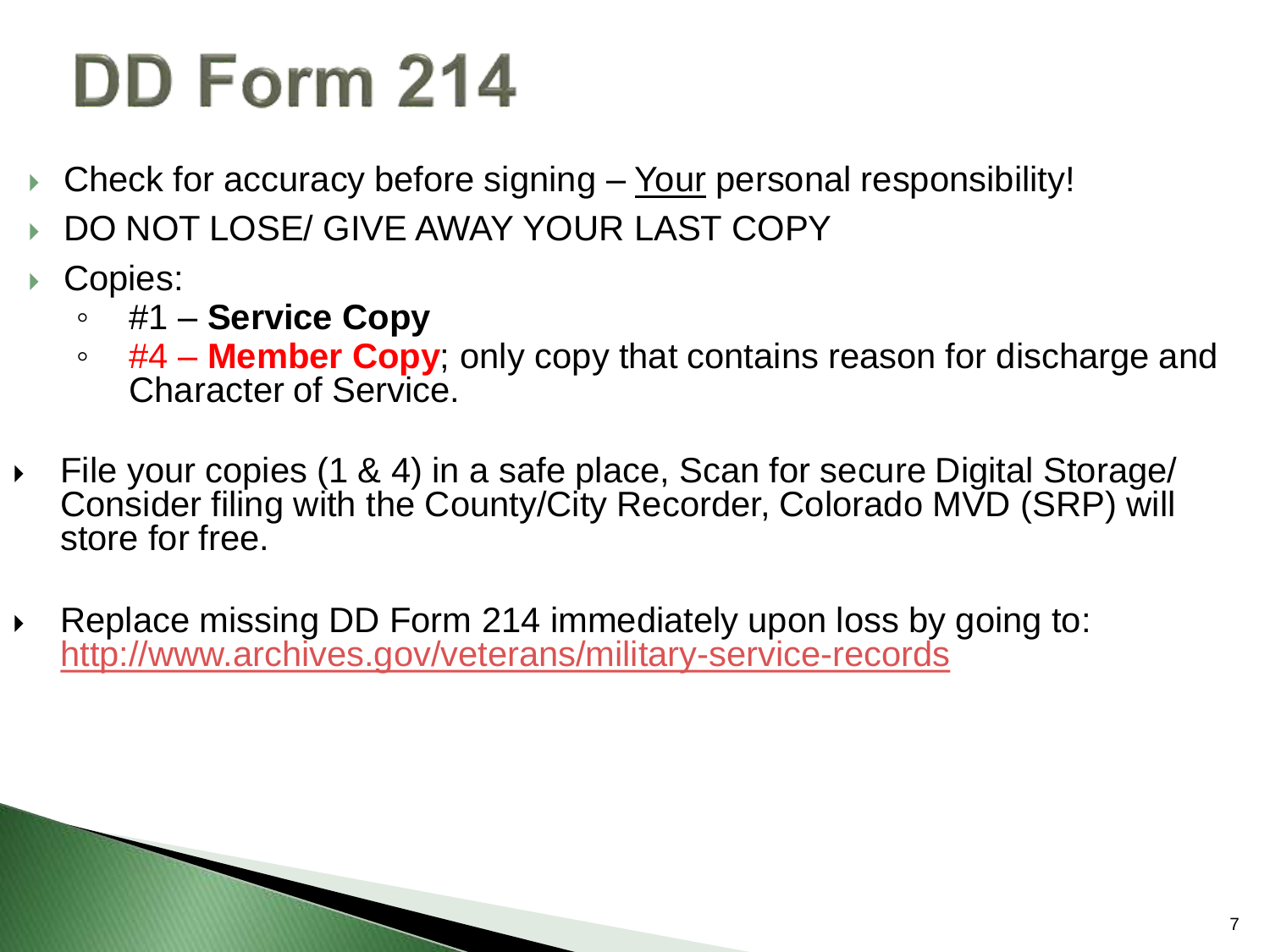### **ID card upon** Discharge/ETS

- ▶ Visit nearest ID Card facility: https://www.dmdc.osd.mil/rsl
	- Retiree-ID up to your 65<sup>th</sup> birthday
	- -TDRL-ID for 3 yrs





- Separating-ID for 2 yrs (Commissary/PX/MWR), 6 months free medical care, must sign up with TRICARE
- Use VA Health ID to Access military installations (must register card)
- **You can only obtain new ID Card(s) on or after the day of your Discharge/RET date**
- Documents needed for your ID Card: *Two forms of valid ID, DD 214 and Discharge Orders*

Make an appointment online:

https://rapids-appointments.dmdc.osd.mil/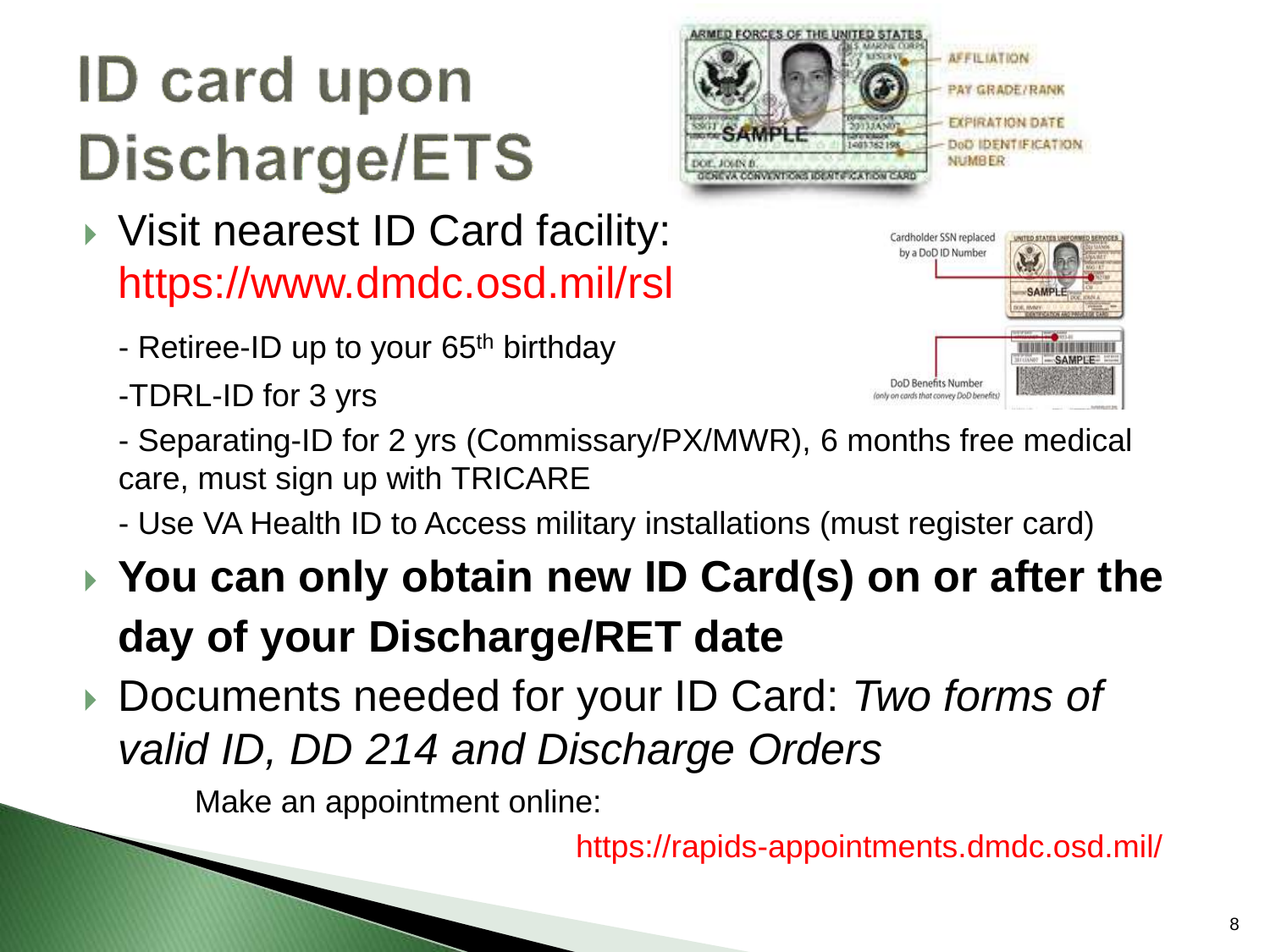## **DS LOGON**

 A DS Logon is an ID issued by DoD that will let you access many VA and DoD sites with one user username and password. Sites and resources that accept DS Logon include eBenefits, Myhealthevet, TRICARE Beneficiary Web Enrollment (BWE), MilConnect.

<https://myaccess.dmdc.osd.mil/identitymanagement>

 USE YOUR CAC TO ESTABLISH THIS PASSWORD BEFORE YOU COME OFF ACTIVE DUTY

ENSURE YOU HAVE A PASSWORD FOR MYPAY

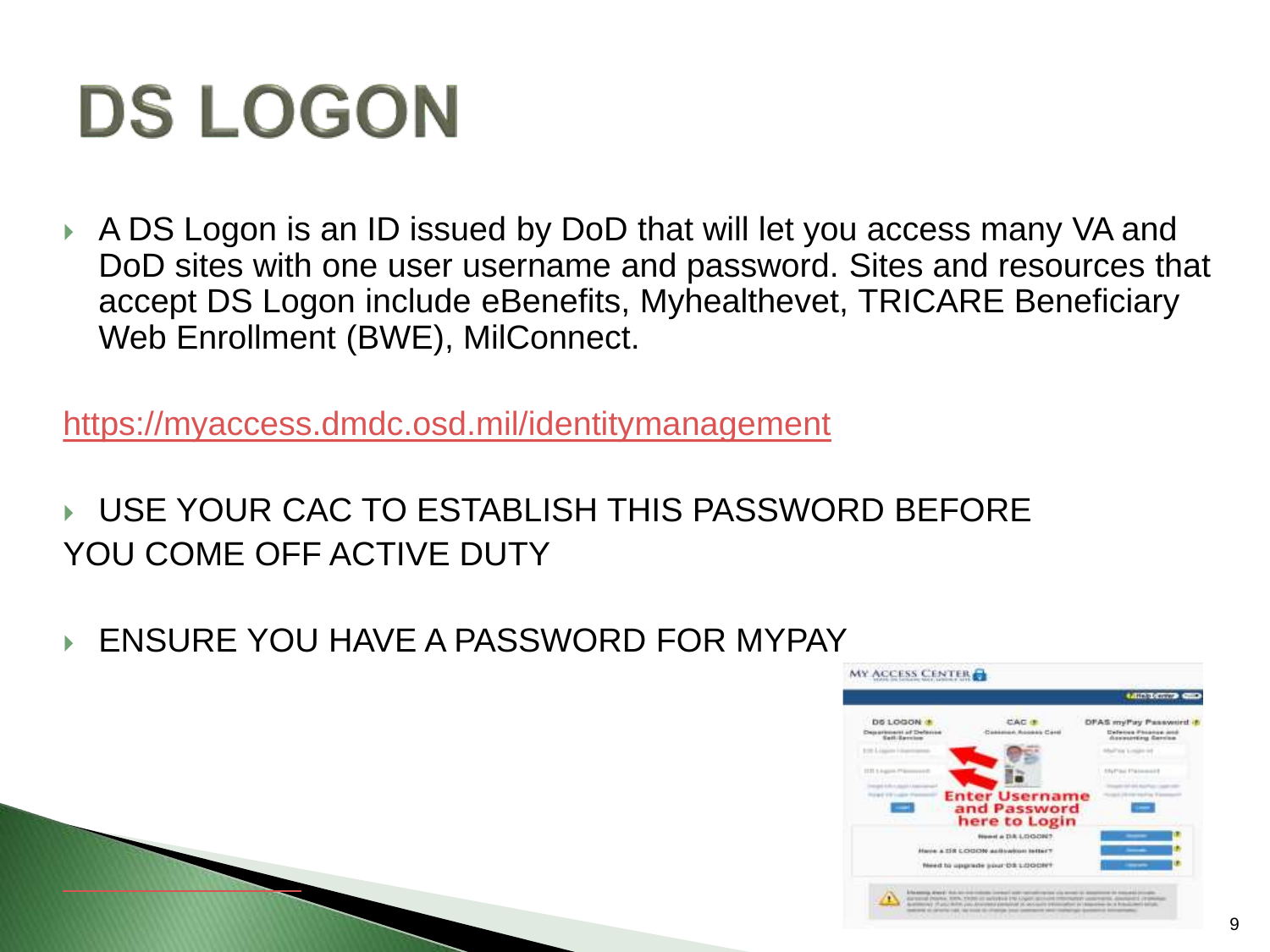### TAP

**▶ Completion of TAP is Congressionally mandated,** you will not be allowed to final out until you have completed this program.

 Transition Assistance Program (TAP), Bldg. 6237, 526-0410. Retiring Soldiers are eligible to receive services for life. MEB/IDES separating Soldiers (eligible for services for 180 days post separation).

SFAC contact for TAP Ms. Laura Foster 719-524-7310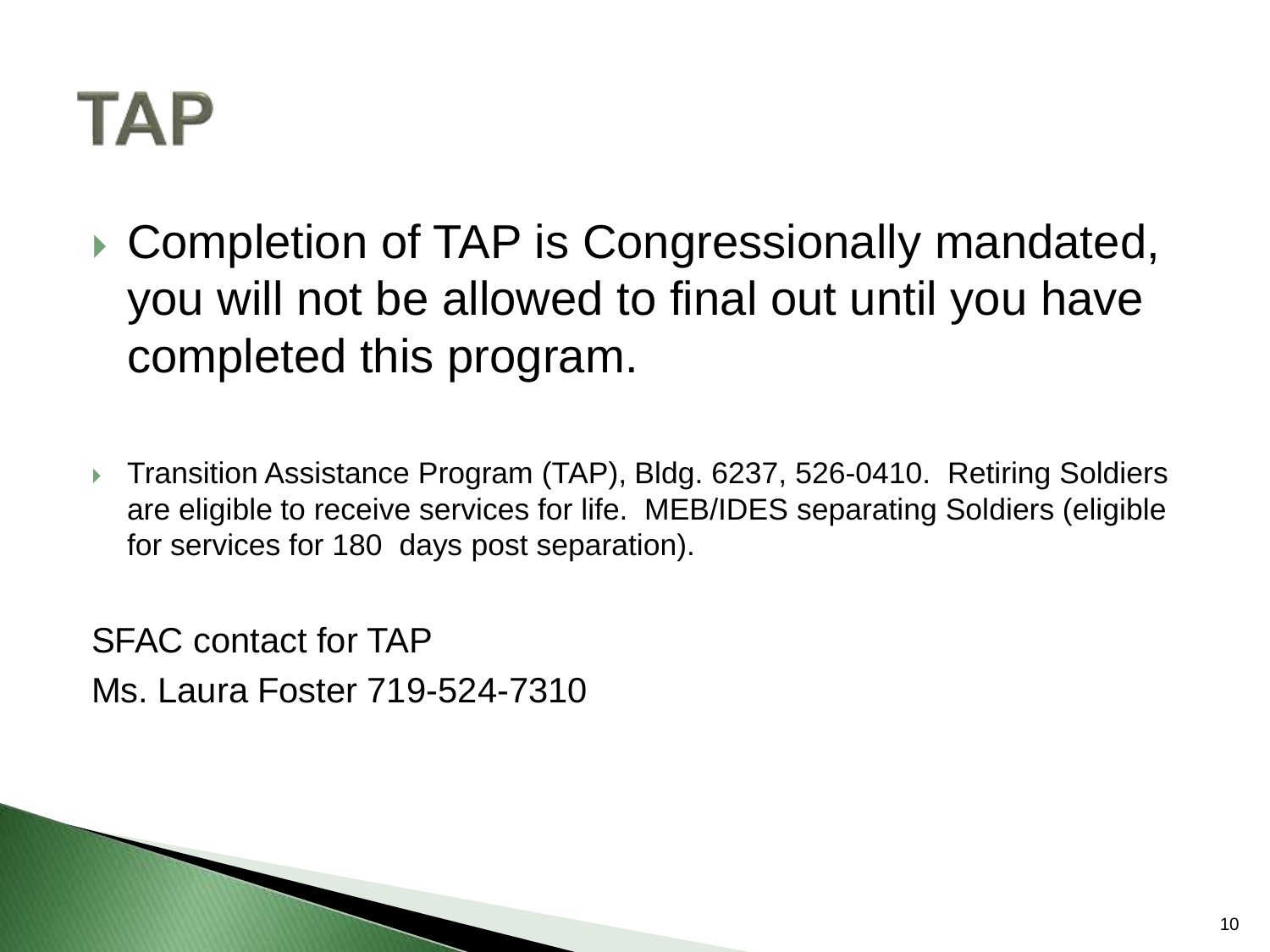# Life Insurance

Servicemen's Group Life **Insurance** 

#### Veterans Group Life **Insurance**

- ▶ Free coverage for 120 days after discharge/or up to 2 years if 100% disabled
- **Submitting application within 240 days of discharge**:

*No need to provide evidence of good health*

#### **After 240 days**:

*Must provide evidence of good health, may be denied coverage*

- ▶ No Contract, Terminate at any time
- ▶ Rates are based on Age and Coverage Amount

#### $\$10,000 - \$400,000$

*HOWEVER, coverage cannot exceed SGLI at time of separation from service*

https://giosgli.prudential.com www.ebenefits.va.gov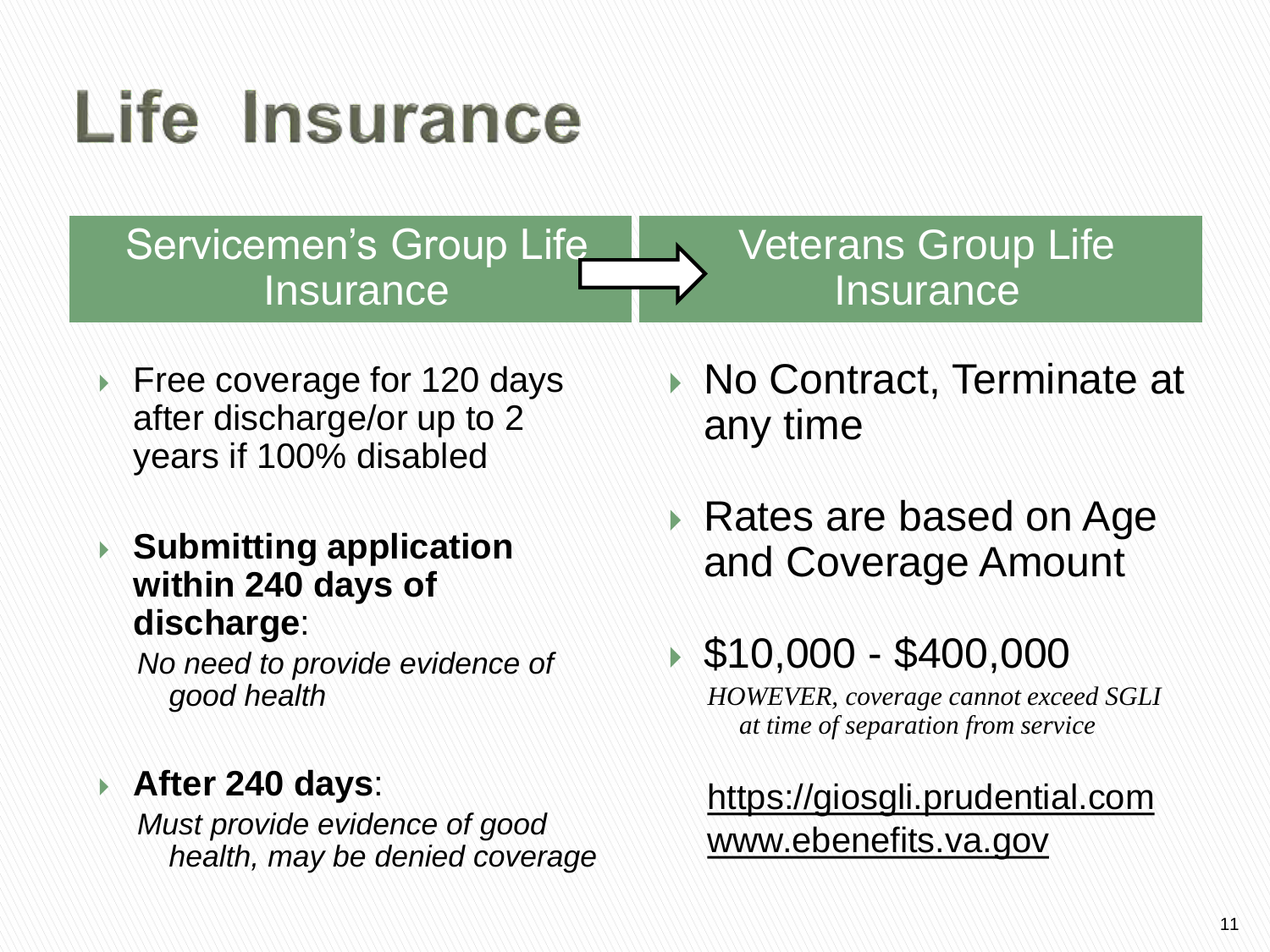

If moving away from Fort Carson you may request advance travel \$\$, see JPPSO located in the Mountain Post Soldier Center, Bldg. 1525 (Must have orders)

Full Government move and/or partial DITY

**DITY** 

- Keep all receipts of travel (e.g., lodging, weight tickets)
- 7-14 days for pickup of HHG.

#### **KEEP ORIGINAL DOCUMENTATION WHEN SETTLING TRAVEL VOUCHER**

◦ **Not moving your things? Wagon Travel office (SRP) will purchase you a plane ticket home.**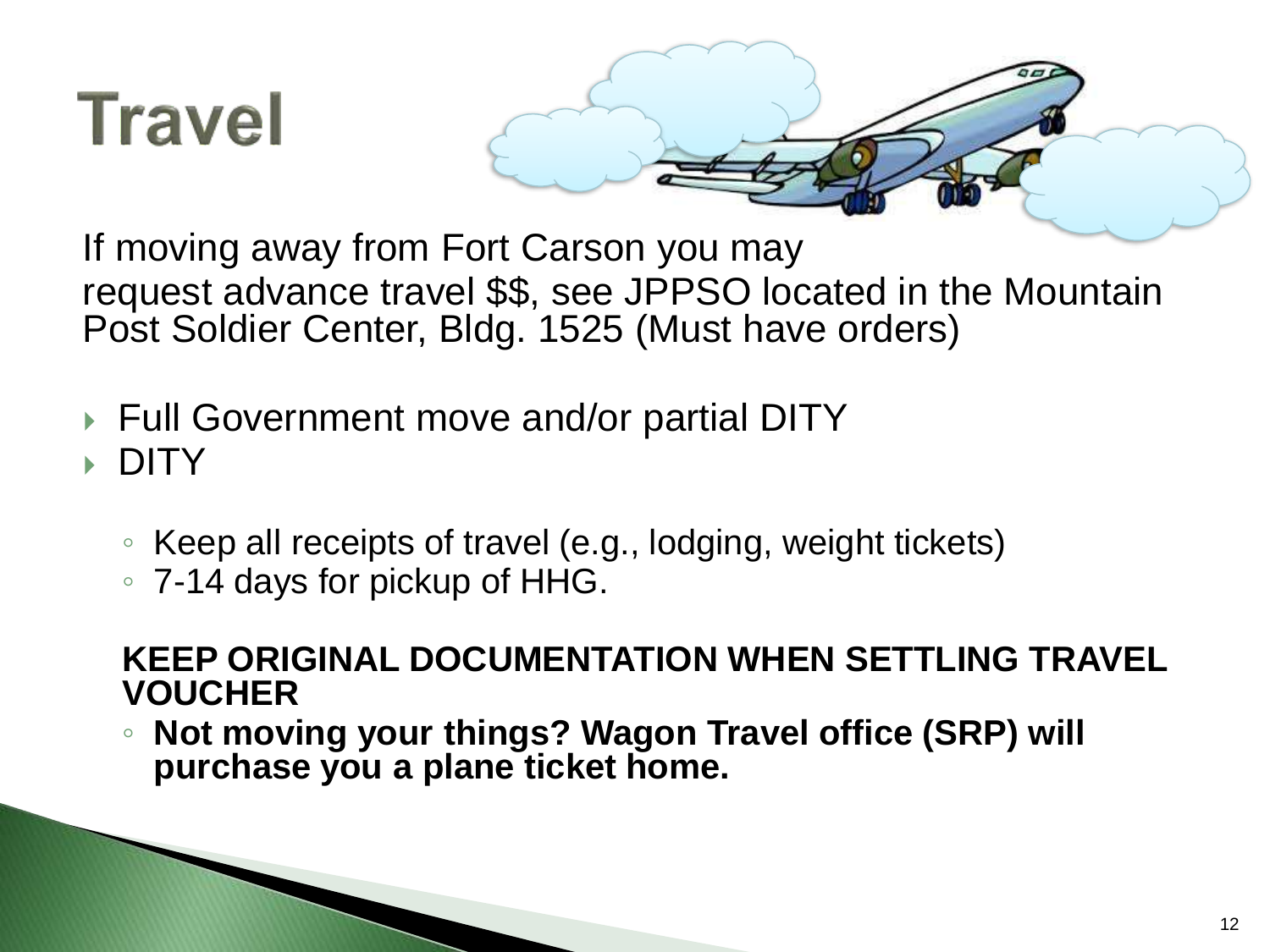# **Final Active Duty Military Pay**

**Finance final-out processing**: Once you have your orders and approved signed DA Form 31, go to the Finance Section (Cube D) in Bldg. 1525 and attend the mandatory briefing M, T, W, F @1000

Your final active duty military pay will be direct deposited into the same account you currently have on your date of separation. Finance recommends to not close your account for at least 1 year after your DOS. If you have questions contact 719-526-9233, or DFAS (www.dfas.mil)

 Final pay includes base pay, authorized allowances and any unused accrued leave; minus deductions

**Month of separation LES is not accurate. DFAS will generate a** correct LES approximately 45-60 days after DOS

- Have a financial plan! Emergency fund in case payments are late!
- Consider selling some leave if you are concerned about gaps in pay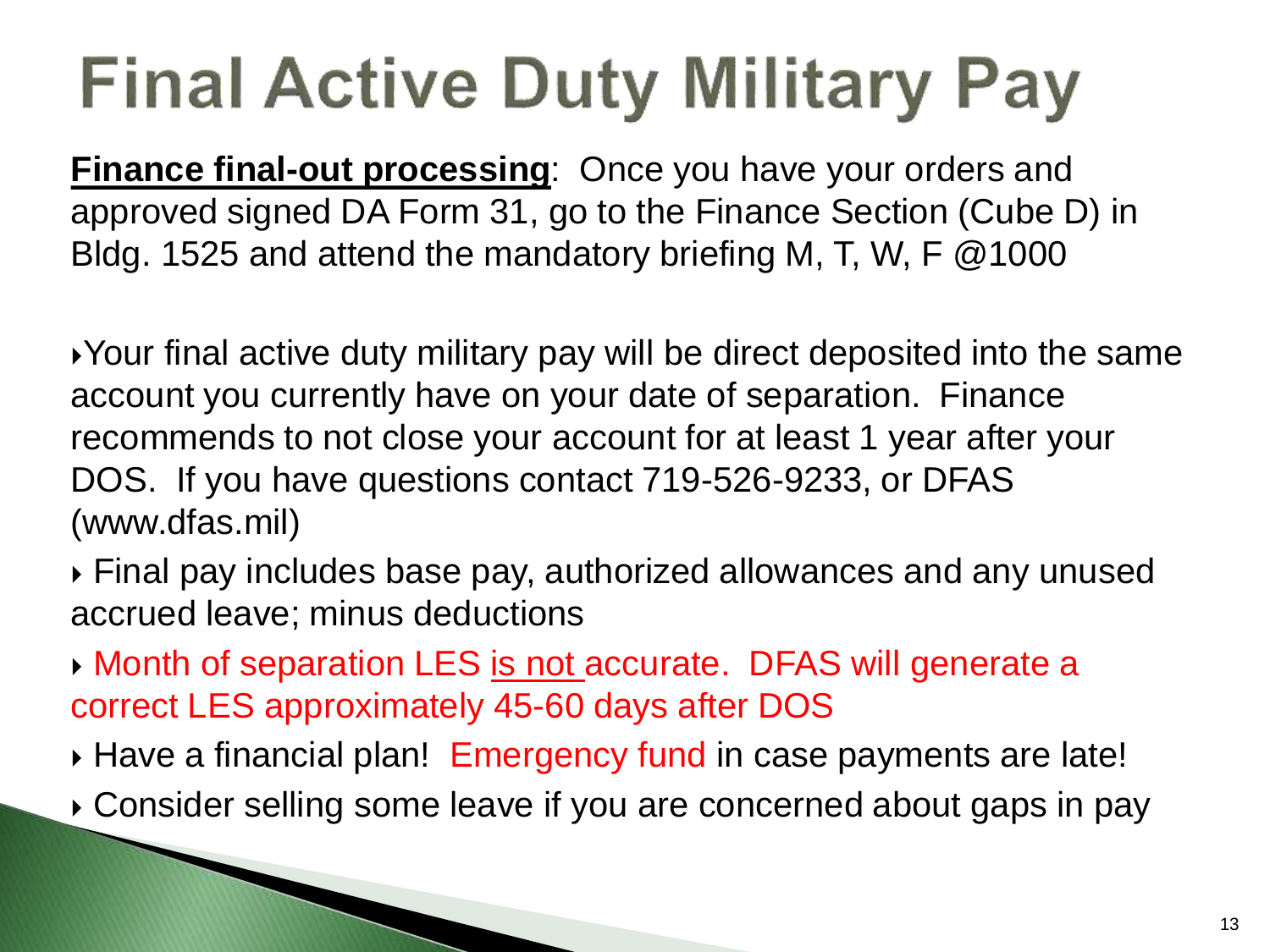## **Example of last Pay Schedule**

If your Separation Date is **6/26/2020.** 

- 1. Your last regular mid-month pay would be **6/15/2020**
- 2. Within 10-15 business days you will receive the first portion of your final Army pay due. This includes leave cashed and severance (if applicable), and any other active duty pay due. **7/15/2020.**
- 3. Army finance will pay 80% of this final amount and hold the remainder until they preform an audit. 30-45 days.
- 4. VA Pay should be paid the first of the following month **8/1/2020.**

\*\*\*This is an estimate. If you are having pay issues call:

| VA:                   |              | 1-800-827-1000 (Comp & Pen issues)    |
|-----------------------|--------------|---------------------------------------|
| <b>Local Finance:</b> | 719-526-9233 | (Severance and Active Pay)            |
| <b>DFAS:</b>          |              | 1-800-756-4571 (Retirement Pay & SBP) |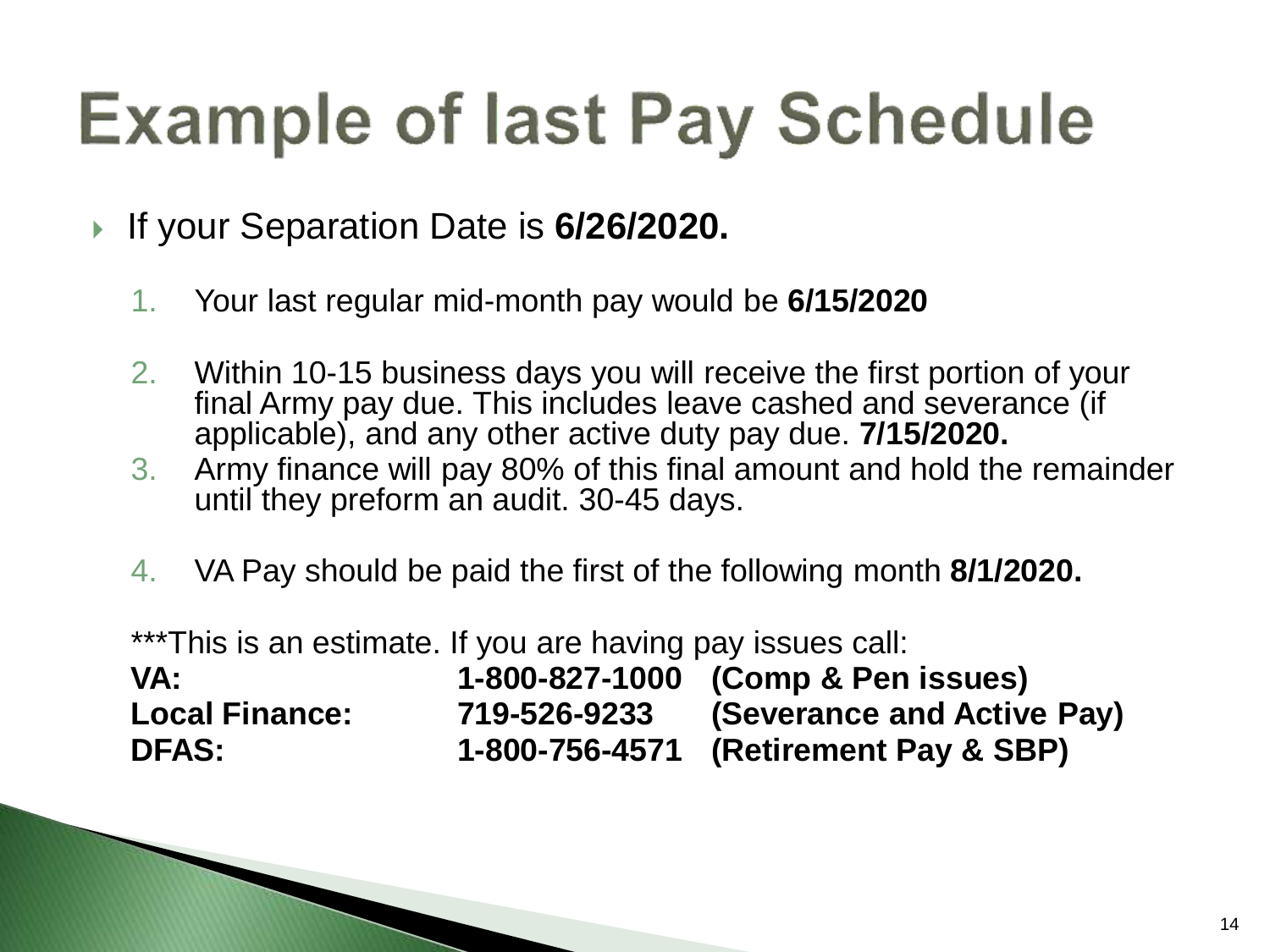# **Thrift Savings Plan**

You stop contributing to TSP at retirement/separation. Your Options Include:

- 1. Leave your Money with TSP. Continues to grow. Consider rebalancing you funds
- 2. Roll TSP balance in to a Traditional or Roth IRA
- 3. Withdrawal (not recommended) 10% penalty + applicable taxes
- May resume active participation if you become a federal civilian employee; military and civilian TSP accounts may be combined
- ▶ See the SFAC Financial Advisor for assistance
- Potential Growth of \$ 20,000 with no additional contributions after 30 years

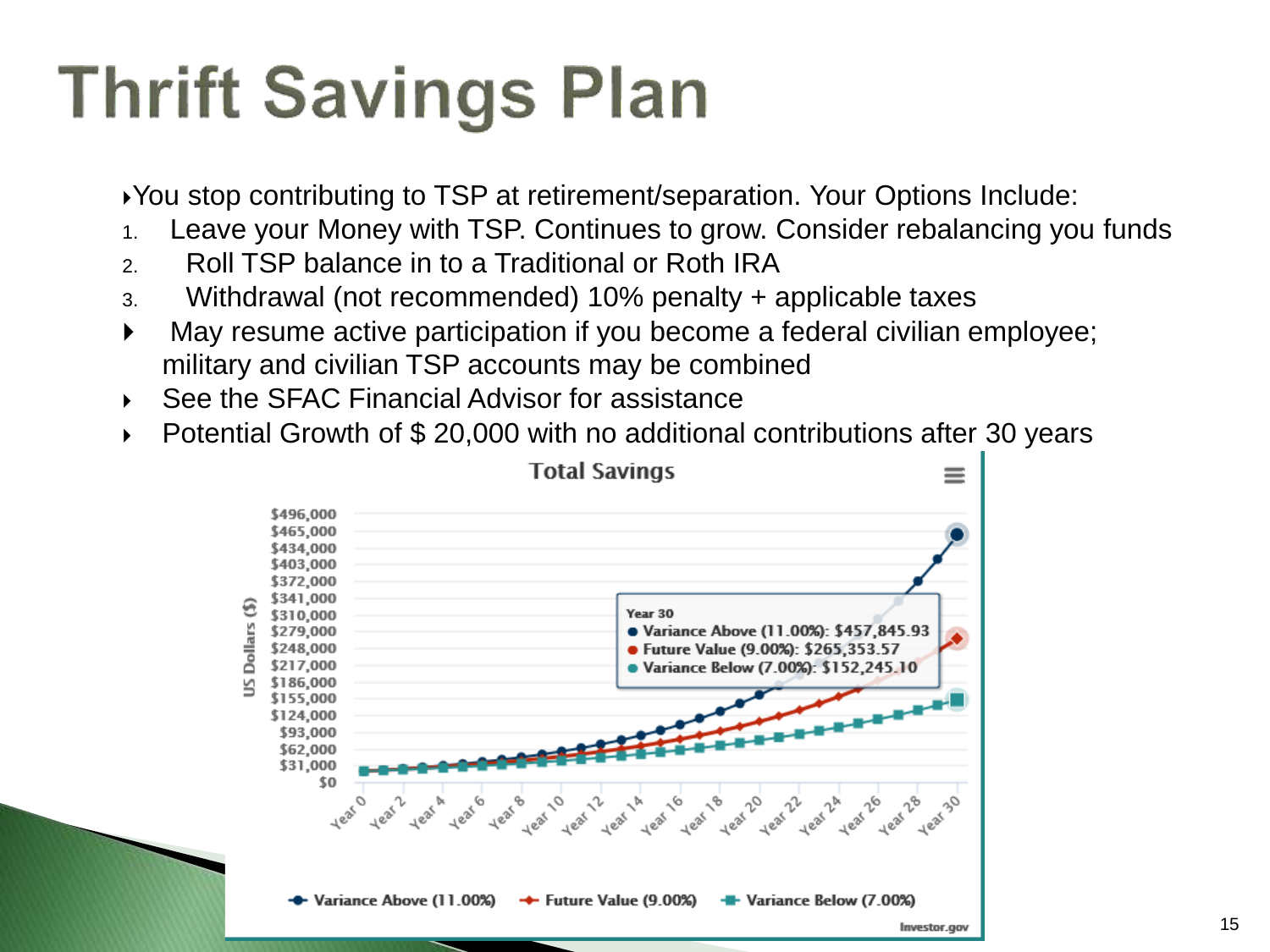# **Educational Planning**



- ▶ The Fort Carson Education Center has a mandatory briefing for all Separating and Retiring Soldiers. They are located at 1675 Long Street, BLDG 1117. Call 719-526-2124 to receive information/for appointment.
- Consider VA Work Study: Work and study 20 hours a week and get paid!
- Voc. Rehab (VA Program, see VA located in Bldg 813, 3d floor)
	- Pay for books, supplies, computer, printer, E-5 w/Dependents BAH Rate
	- Tuition, small monthly allowance (if no Post 911 benefits are available)
	- Based on disability limitations
	- VA's Office, Bldg. 813, 3d floor, Room 338
- Post 9/11 GI Bill
	- Tuition, book stipend, and monthly housing allowance
	- May be transferrable to family members, eligibility varies and must apply early
	- Forever GI Bill, recent changes to program use and benefits
	- Yellow Ribbon Program, [http://www.benefits.VA.gov/gibill/yellow\\_ribbon.asp](http://www.benefits.va.gov/gibill/yellow_ribbon.asp)

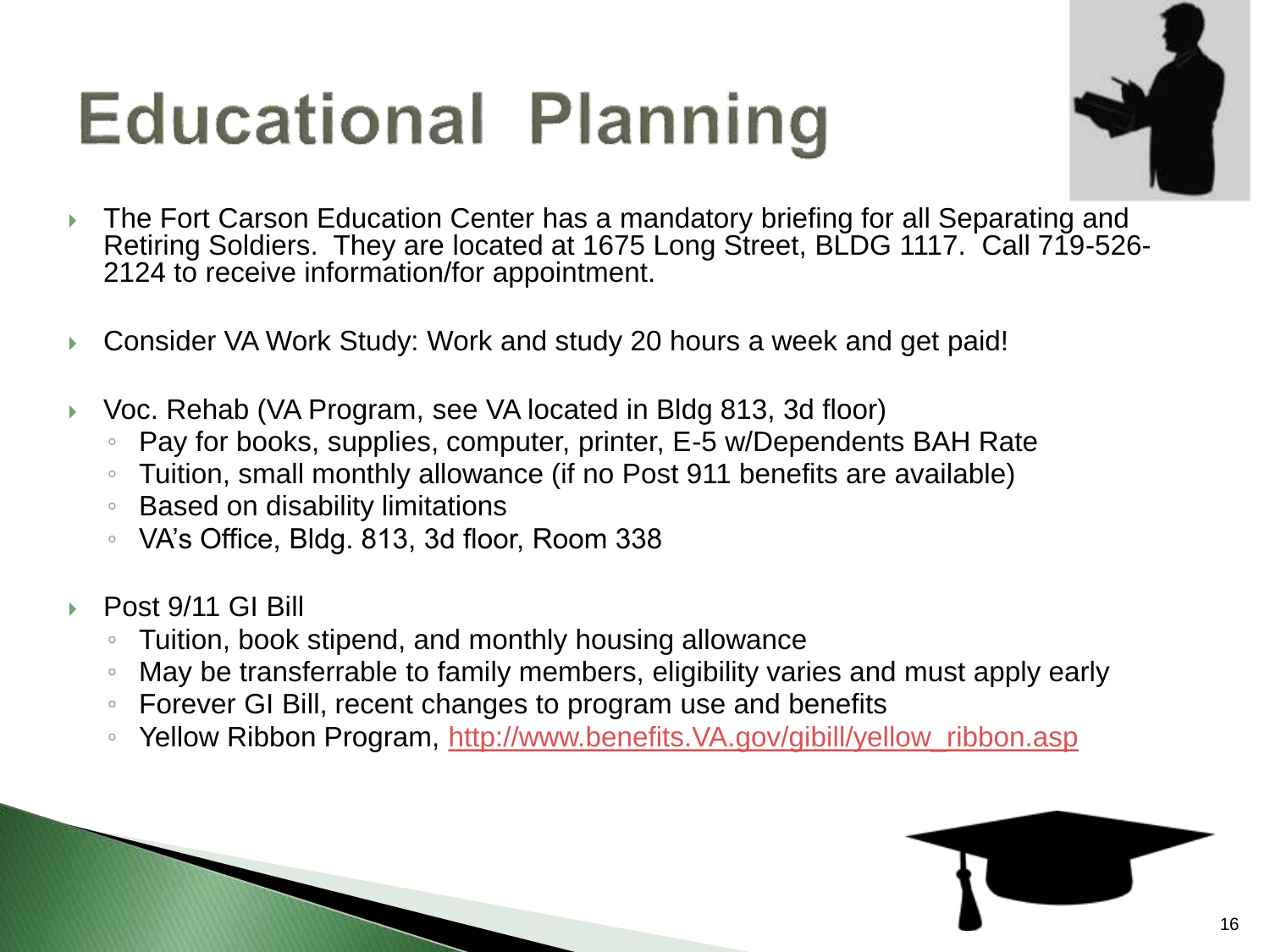

- VA/DOD Liaison Program (SFAC):
- Once you sign your DA Form 199, you need to see VA to enroll in the VA Health Care System. VA will need a copy of your signed 199, NARSUM, and VA Ratings.
- Establish Primary Care and/ or Mental Health Services anywhere in the United States. VA care is Free for Veterans with a VA rating at or above 50%.
- If your less than 50% you pay small copays of \$15 or \$50 for non service connected injuries and if the injury is service connected, care is free.
- Scheduling: Ms. Simmons 719-526-2345

VA Healthcare Liaisons

Marie Hargrove, LCSW 719-526-8350

Brian Murphy, LCSW 719-526-9675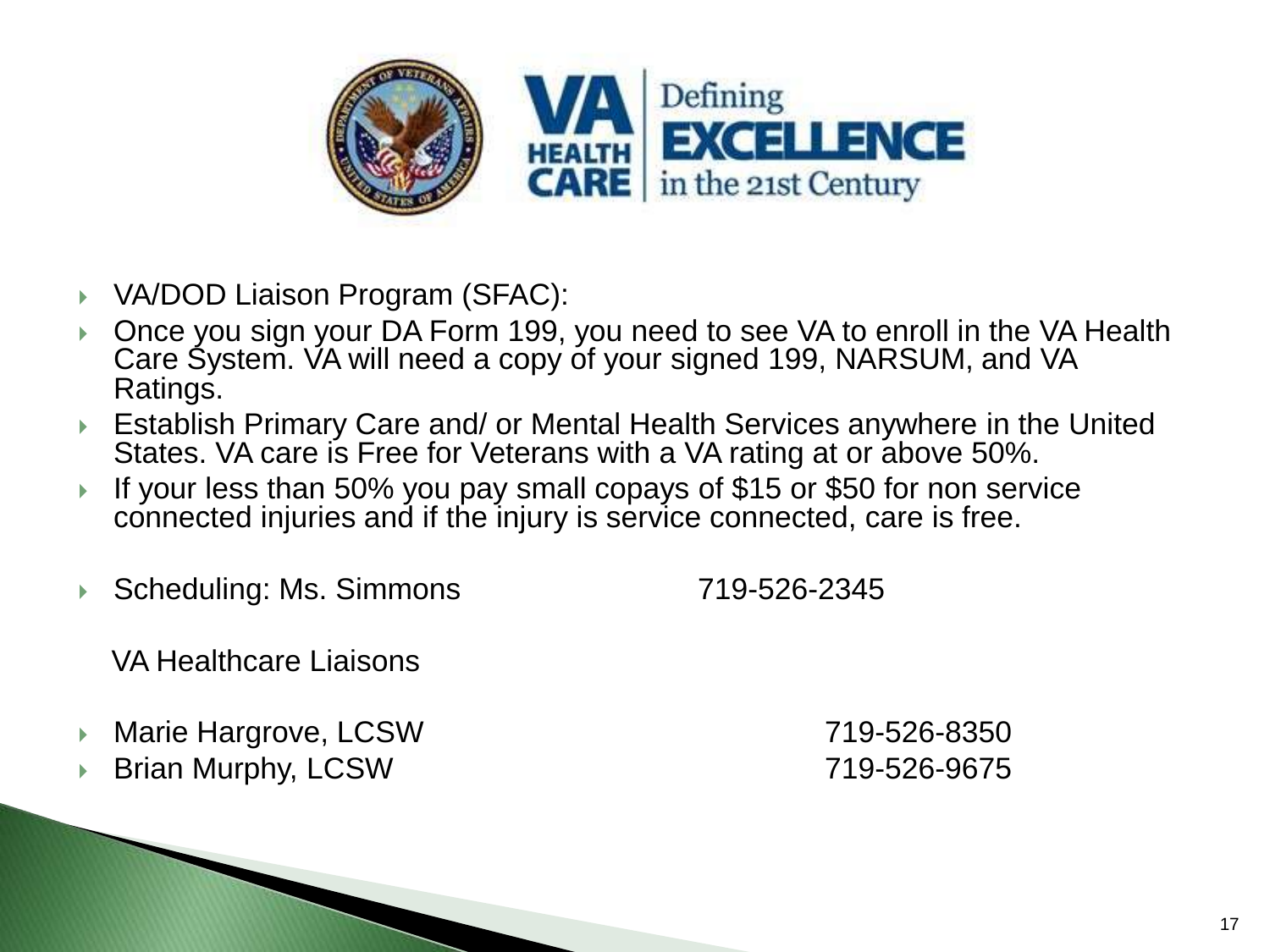#### **Medical Care for Soldiers Receiving Severance Pay**

- If your Army disability rating is less than 30% you must apply for these temporary health plans upon separation:
- ▶ [Transitional Assistance Management Program](http://www.tricare.mil/Plans/SpecialPrograms/TAMP)
- $\triangleright$  No charge for 180 Days if using the MTF.
- **May be subject to co-pays if using outside facilities**
- ▶ Visit [www.Tricare](http://www.tricare/).mil/tamp if you have questions

#### **Options for family members after 180 days:**

- ▶ MEDICAID (Means-Tested)
- ▶ Healthcare Exchange- HealthCare.gov
- ▶ Employer Based Coverage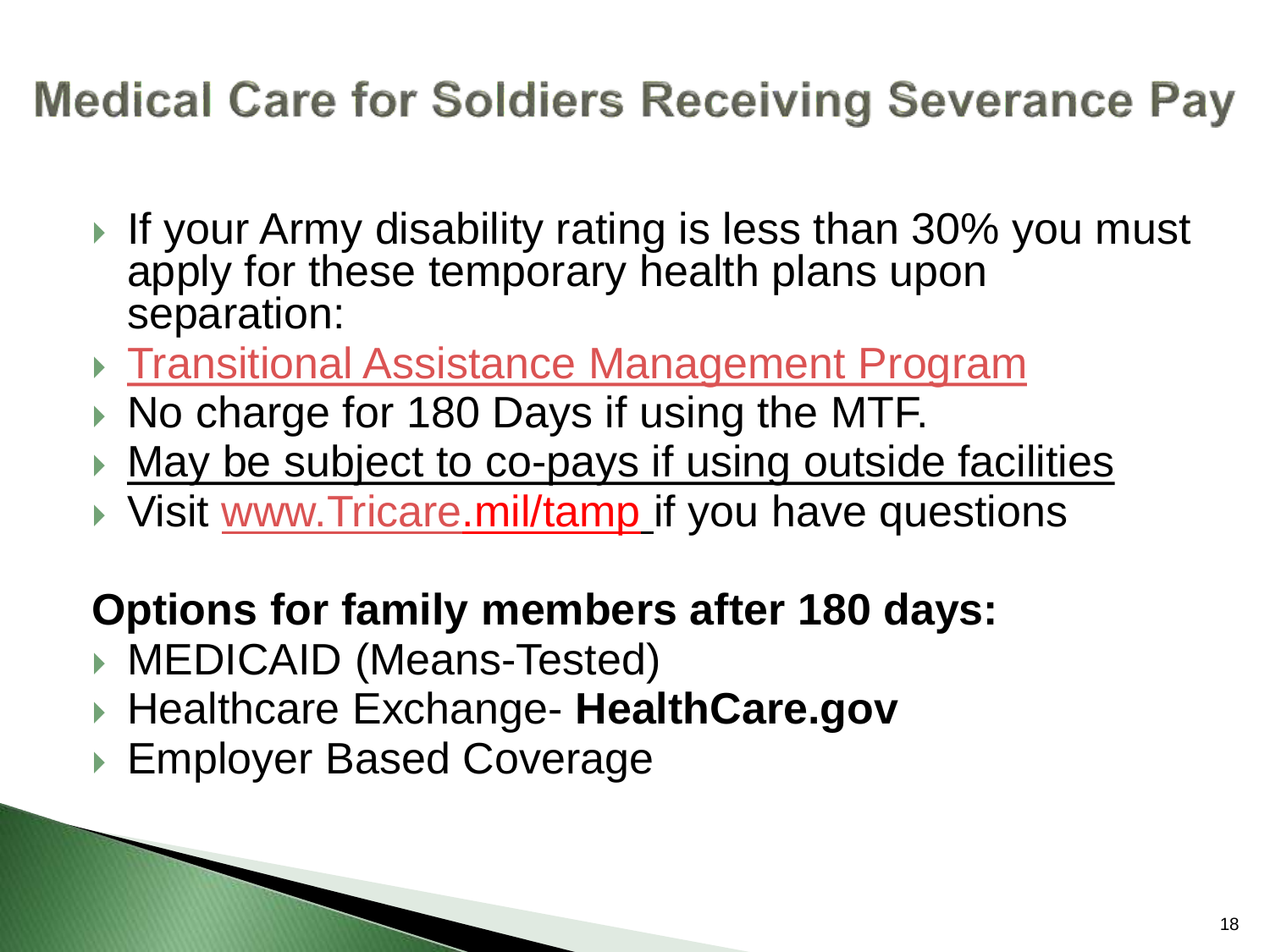

ENROLLING IN A TRICARE:

- Beneficiary Web Enrollment (BWE) has moved: BWE is now inside milConnect. Inside milConnect, choose "Benefits" and then choose "Beneficiary Web Enrollment (BWE)" to access BWE. [https://milconnect.dmdc.osd.mil](https://milconnect.dmdc.osd.mil/)
- Must be completely off Active Duty to enroll. If you do not enroll you and your family are ONLY eligible to use ER at a MTF
- Call your regional contractor
	- East: 1-800-444-5445
	- West: 1-844-866-9378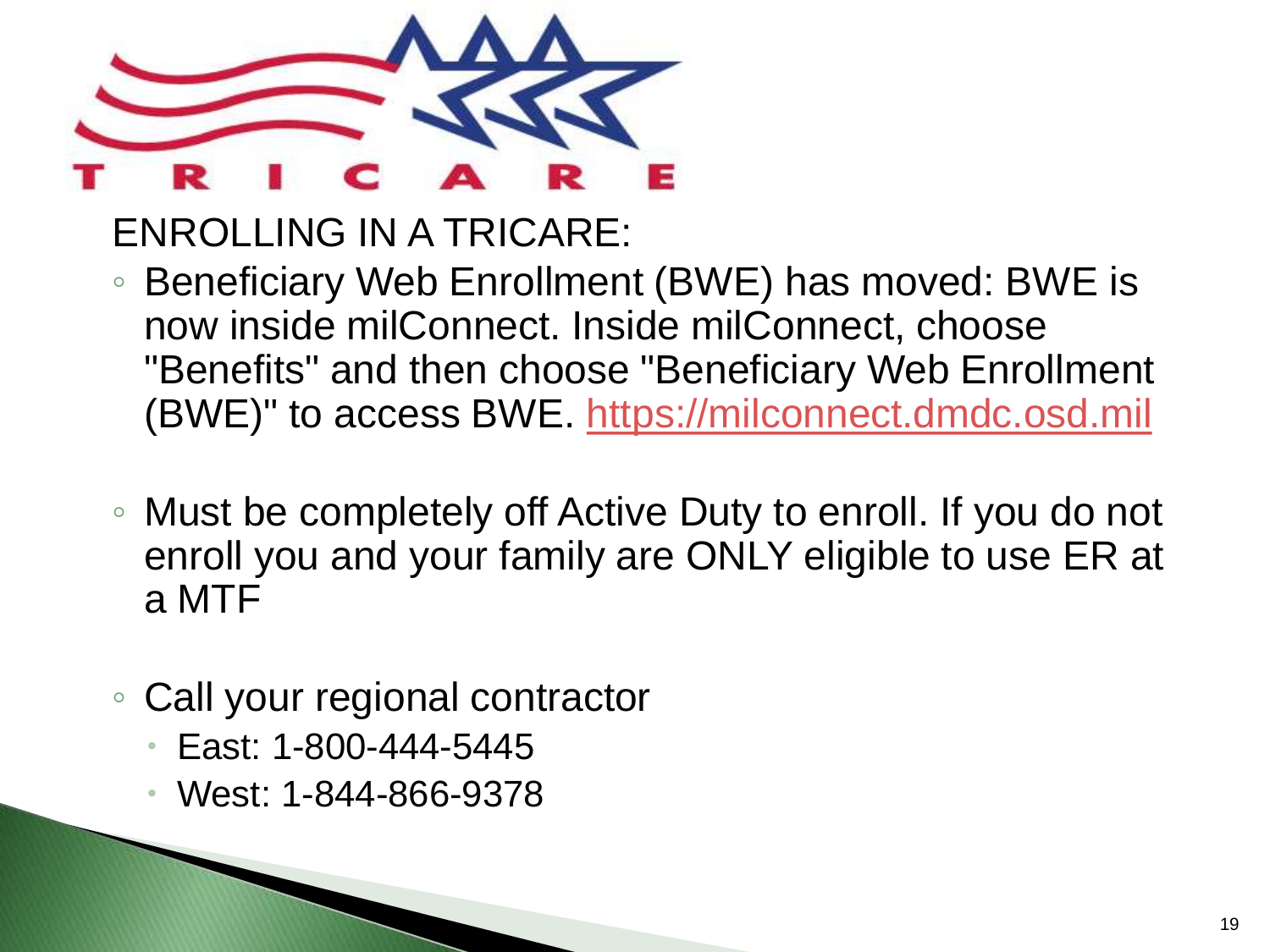

# TRICARE Prime **(Group A BASD before 2018/01/01)**

\*Where TRICARE Prime is offered. <https://tricare.mil/Plans/PlanFinder>

| <b>Type of Coverage</b>  | <b>Group A</b>             | <b>Group B</b>             |  |
|--------------------------|----------------------------|----------------------------|--|
| <b>Member Only</b>       | 2019: \$297<br>2020: \$300 | 2019: \$360<br>2020: \$366 |  |
| <b>Member and Family</b> | 2019: \$594<br>2020: \$600 | 2019: \$720<br>2020: \$732 |  |

Retirees are lower priority than Active duty Soldiers and Families. You and your dependents will be subject to out-of-pocket costs if seeking care outside of the MTF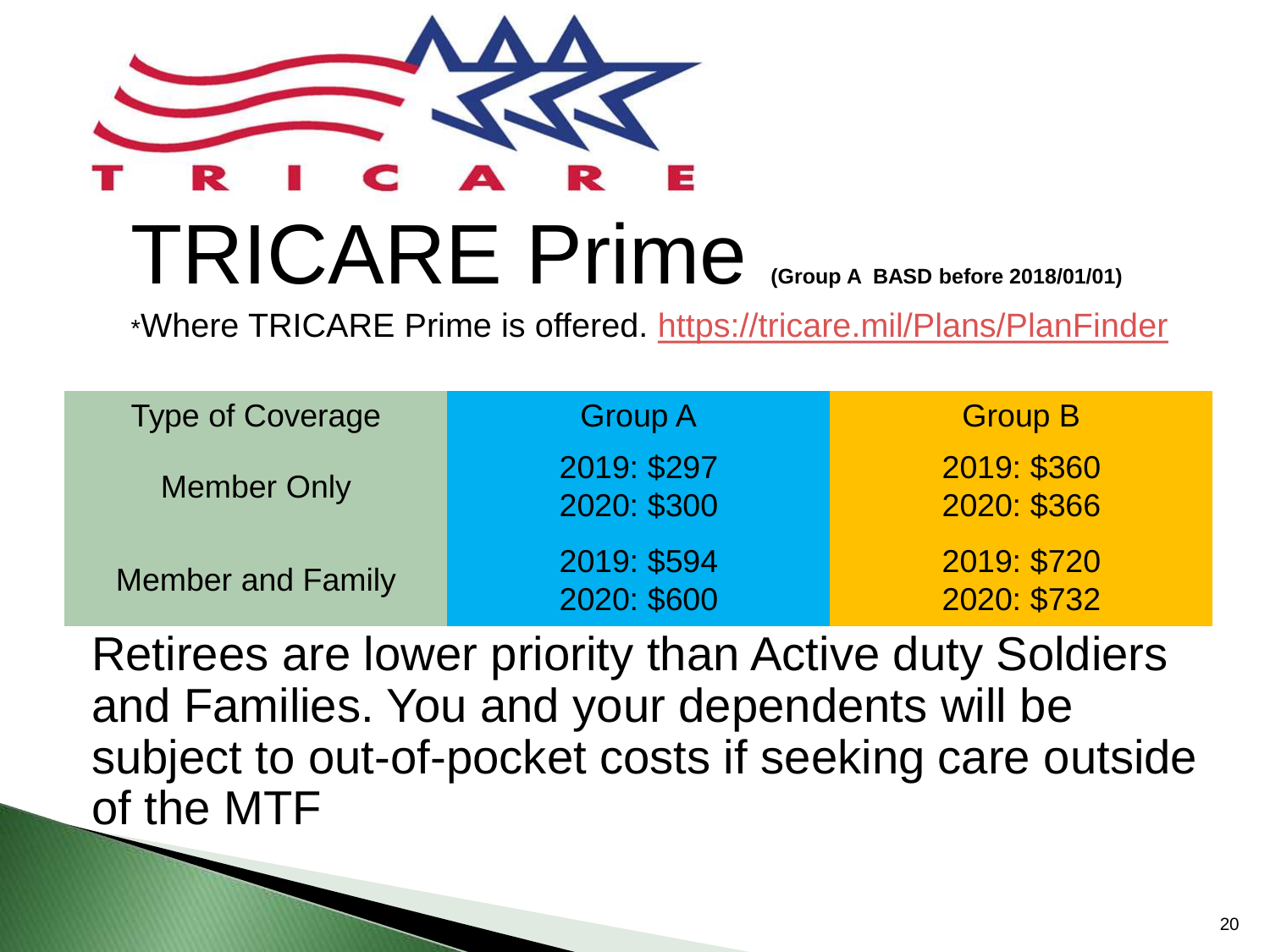

# TRICARE Select (Group A BASD before 2018/01/01)

#### Annual Deductibles

| <b>Group A</b>      | 0 enrolment fees | Group B                                      | \$474 /\$948 per year                         |
|---------------------|------------------|----------------------------------------------|-----------------------------------------------|
| Individual<br>\$150 | Family<br>\$300  | I Network: \$158<br>Out-of-<br>Network:\$317 | F Network: \$317<br>Out-of-<br>Network: \$634 |

Outpatient Care Visit: •Network: ◦Primary Care: \$30 ◦Specialty Care: \$46. Most other services are billed at a cost share of 25%

Catastrophic Cap

| <b>Group A</b>  | Group B        |
|-----------------|----------------|
| \$3,5000/family | \$3,703/family |

For a full list of Tricare Select costs go to:

<https://tricare.mil/Costs/HealthPlanCosts/TS/RET>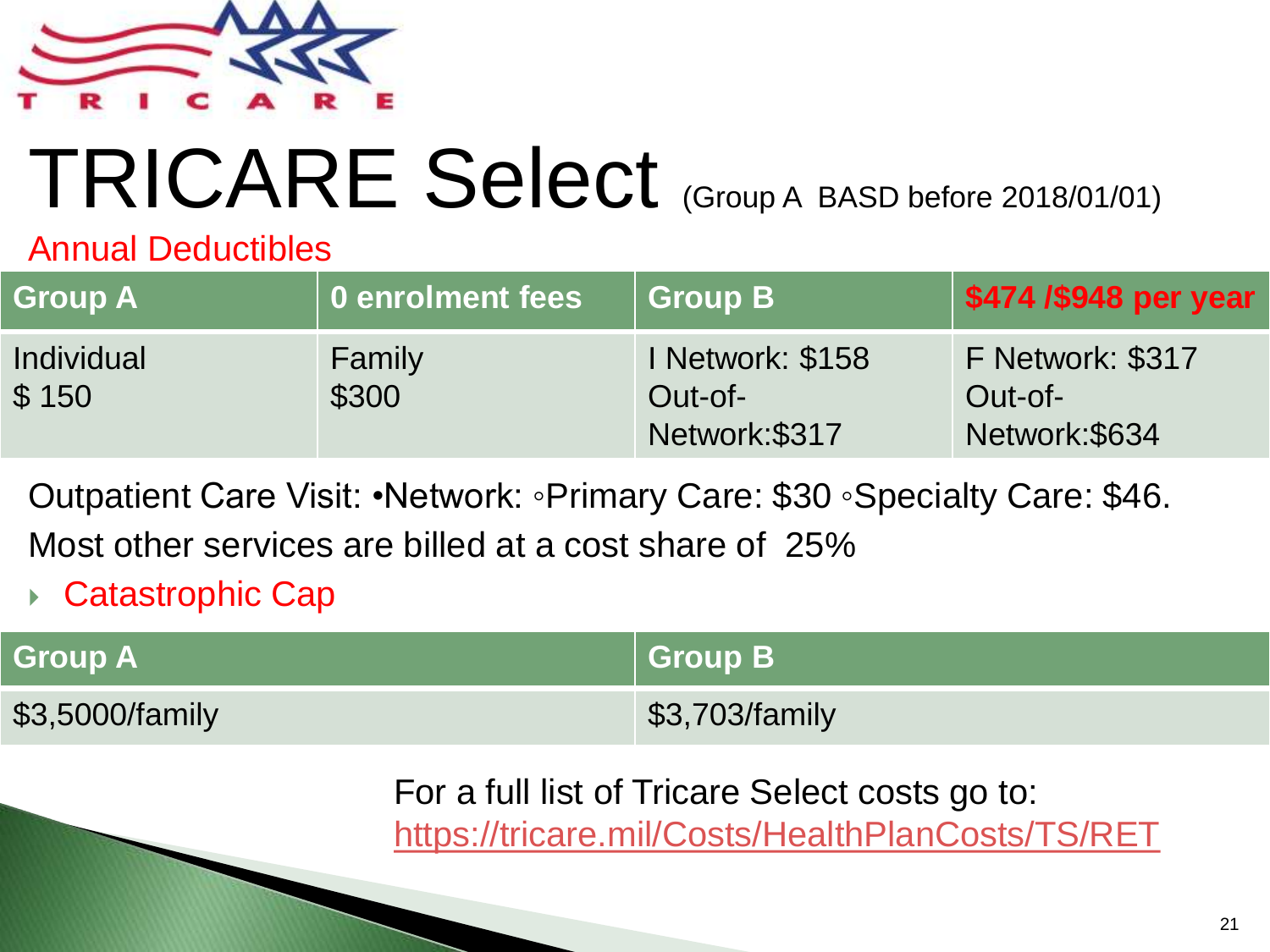#### RETIREMENT BRIEFING

Go to Fort Carson Homepage, select Menu in upper left of screen, under "Installation Support" select "Director of Human Resources" in the bottom left corner select "Online Transition Brief" then select Retirement Briefing.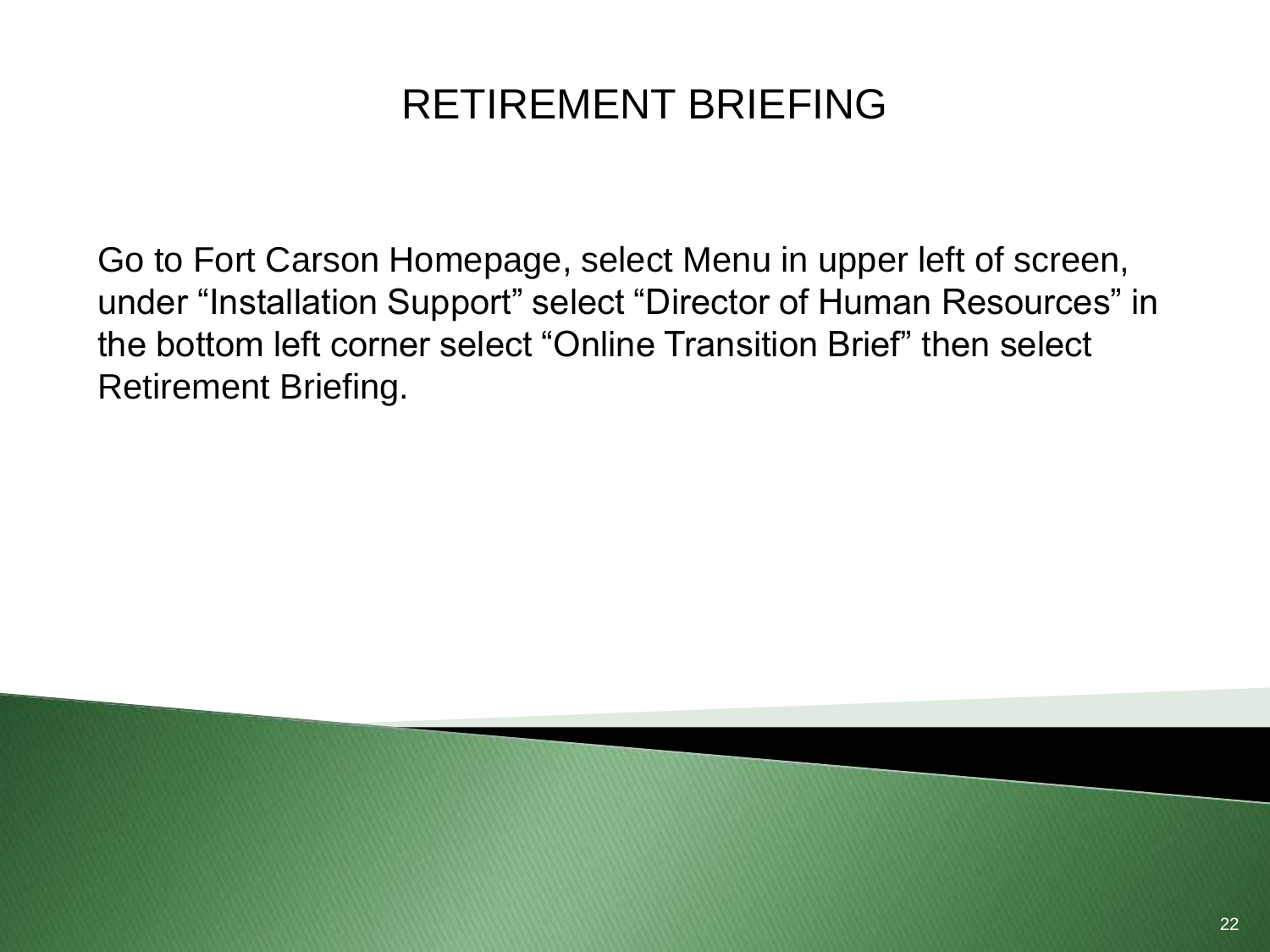## **Survivor Benefit Plan**



- You will receive information from an SBP Advisor prior to your final out appointment. Your appointment will be made for you when your orders are cut. Your Election is mandatory. If you do not discuss and change your elections you will accept SBP at the full amount.
- ▶ Retired pay stops when you die. The Survivor Benefit Plan (SBP) helps make up for the loss of part of this income. If enrolled, it pays your eligible survivors an inflation-adjusted monthly income.
- ► Member cost is 6.5% of the retired base pay.
- ▶ Spouse and/or Children will get 55% of the Army retired pay for life.
- ▶ The SBP is generally an irrevocable decision. However, there are certain circumstances where an SBP participant can terminate their SBP coverage for example, if there are no longer any eligible beneficiaries. Also, there are situations when SBP can be resumed, such as adoption.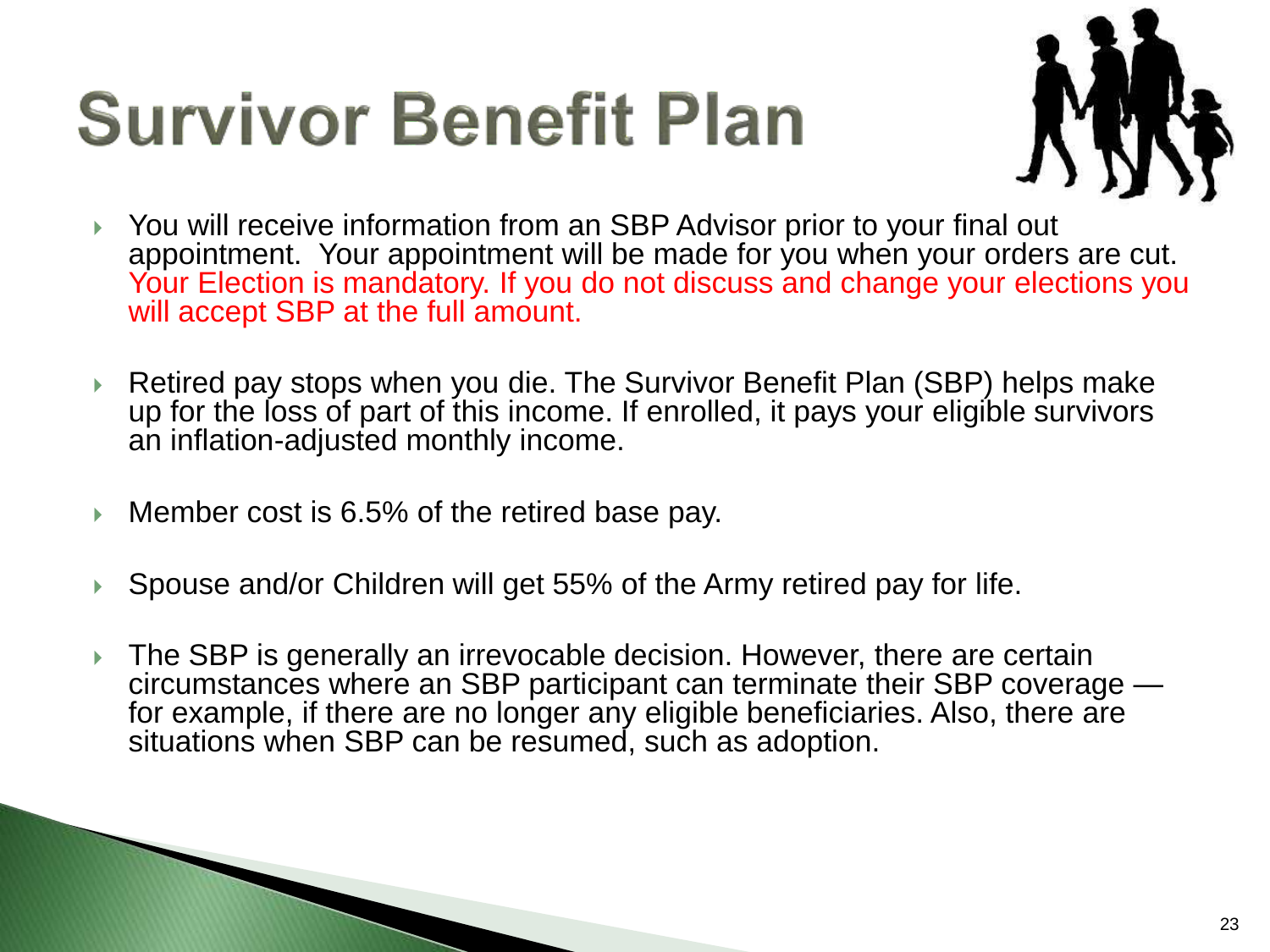#### **Sample SBP Costs**





(Ages: Member=44; Spouse=41; Youngest Child=12)

|             |        | <b>Monthly Cost</b> |        |         |  |  |
|-------------|--------|---------------------|--------|---------|--|--|
| <b>Base</b> | Spouse | Spouse Child        |        | Annuity |  |  |
| Amount      | Only   | & Child Only        |        | Amount  |  |  |
|             |        |                     |        |         |  |  |
| \$4000      | \$260  | \$260.04            | \$6.00 | \$2200  |  |  |
| \$3000      | \$195  | \$195.03            | \$4.50 | \$1650  |  |  |
| \$2000      | \$130  | \$130.02            | \$3.00 | \$1100  |  |  |
| \$1000      | \$65   | \$65.01             | \$1.50 | \$550   |  |  |

This chart shows the relationship of the costs for Spouse, Spouse and Child, and Child Only SBP. For Child Only the child is the primary beneficiary and the cost is significantly higher than the child cost for Spouse and Child where the child is a secondary beneficiary and the spouse is the primary beneficiary.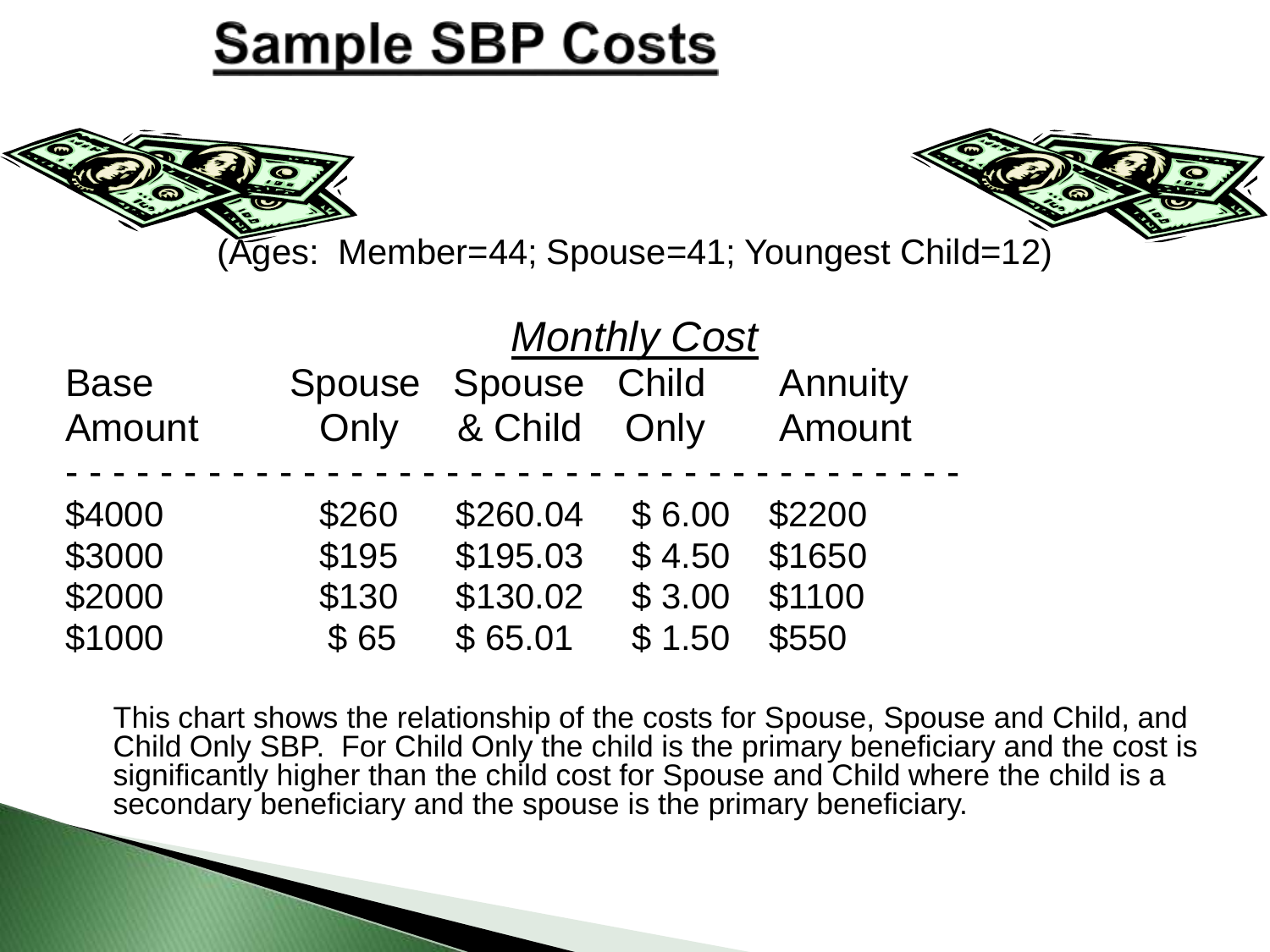

### **CRSC**

 **C**ombat **R**elated **S**pecial **C**ompensation (**For Combat and Training related injuries**) Allows for concurrent receipt with less than 20 YOS

▶ Apply as soon as official VA rating is received Contact Army Recovery Care Coordination Directorate (ARCCD) representative or Wounded Warrior Project (WWP) for assistance on application:

ARCCD Rep for (Non-SRU Soldiers) Timothy Dixon RCC-VET GS Phoenix AZ VA Phone: (520) 678-4889 Email: [timothy.h.dixon.civ@mail.mil](mailto:timothy.h.dixon.civ@mail.mil)

WWP Greg Morton 904-271-0169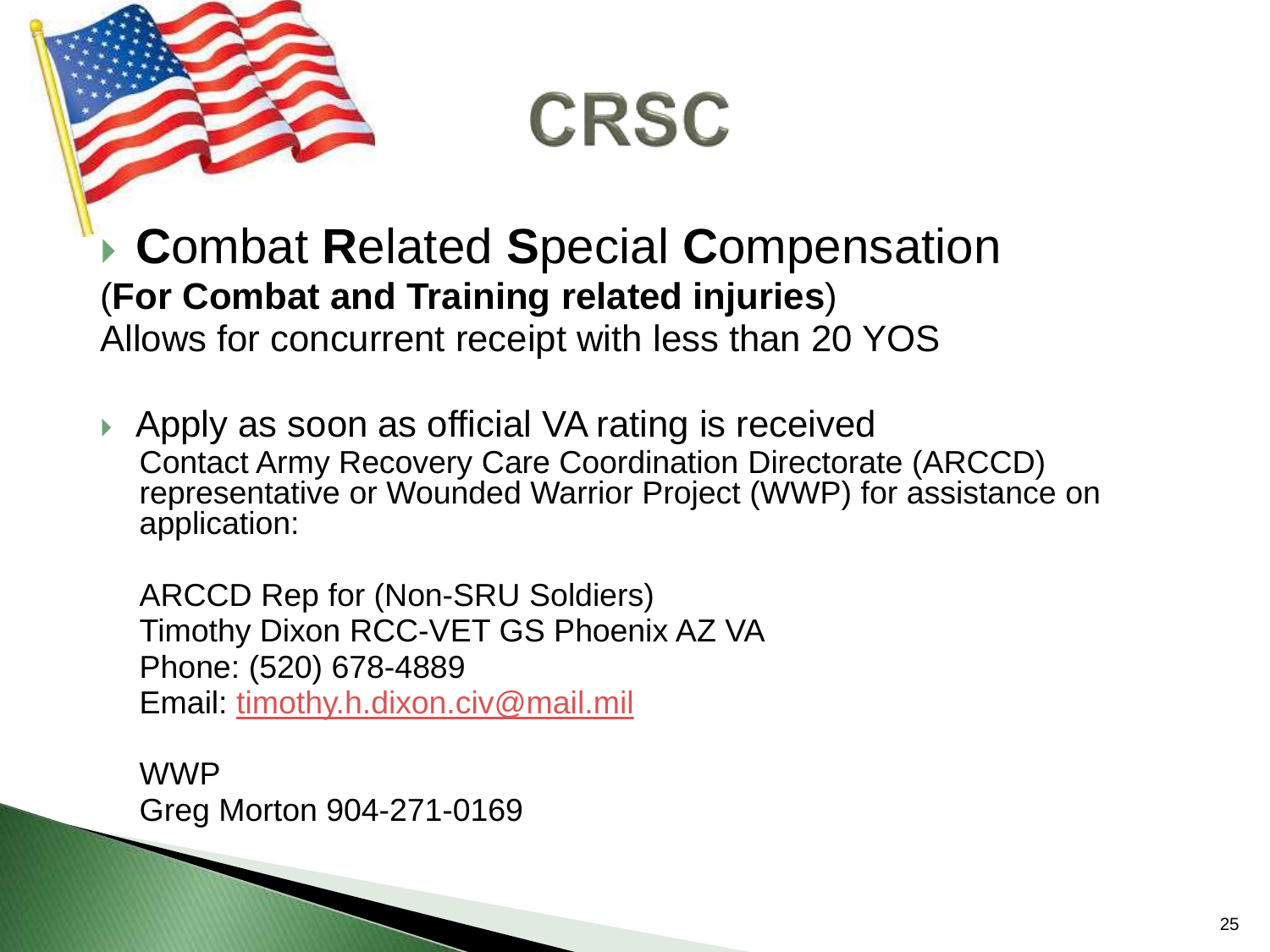### **Dental & Vision**

- TRDP will be replaced by the Federal Employees Dental and Vision Insurance Program (FEDVIP). FEDVIP offers a choice of 10 dental carriers. This is the same plan offered to Federal Employees and will result in more options for coverage
- Enrollment is handled through BENEFEDS, which is the governmentauthorized and U.S. Office of Personnel Management (OPM)-sponsored enrollment portal
- Visit [https://Benefeds.com](https://benefeds.com/) to review your enrollment options